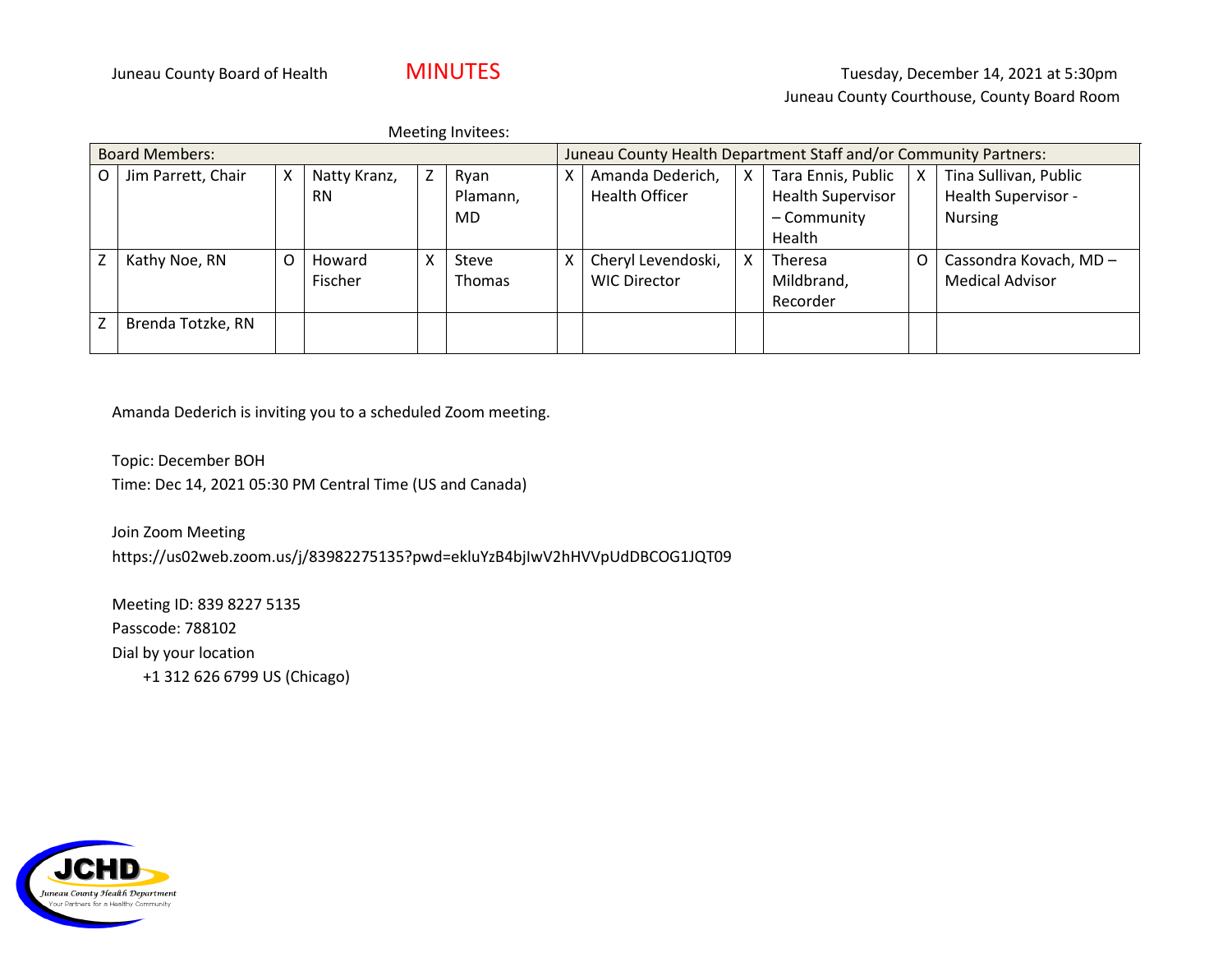Juneau County Board of Health **MINUTES** Juneau County Board of Health MINUTES

Juneau County Courthouse, County Board Room

| <b>Topic</b>                                                                                                          | Lead                                                          | <b>Discussion and Action Items</b>                                                                                                                                                                                                                                                                                                                                                                                                                                                                                                                                                                                                                                                                                                                                                                                                                                                                                                            |
|-----------------------------------------------------------------------------------------------------------------------|---------------------------------------------------------------|-----------------------------------------------------------------------------------------------------------------------------------------------------------------------------------------------------------------------------------------------------------------------------------------------------------------------------------------------------------------------------------------------------------------------------------------------------------------------------------------------------------------------------------------------------------------------------------------------------------------------------------------------------------------------------------------------------------------------------------------------------------------------------------------------------------------------------------------------------------------------------------------------------------------------------------------------|
|                                                                                                                       |                                                               |                                                                                                                                                                                                                                                                                                                                                                                                                                                                                                                                                                                                                                                                                                                                                                                                                                                                                                                                               |
| Call to Order*<br>Determine the meeting has been posted as mandated<br>by Law - agenda posted on December 10, 2021    | Jim Parrett, Chair                                            | Approval of October 12, 2021 Minutes*:<br>Motion by: Natty<br>Second by: Dr. Plamann                                                                                                                                                                                                                                                                                                                                                                                                                                                                                                                                                                                                                                                                                                                                                                                                                                                          |
| <b>Medical Advisor Report</b>                                                                                         | Cassondra Kovach, MD,<br><b>Medical Advisor</b>               | Elective surgeries are being postponed due to census.                                                                                                                                                                                                                                                                                                                                                                                                                                                                                                                                                                                                                                                                                                                                                                                                                                                                                         |
| <b>Health Officer Update</b><br>Review and approval of MOU Wood County<br>Environmental Health Contract Continuation* | Amanda Dederich,<br><b>Health Officer</b>                     | Continuation of Wood County Environmental Health<br>contract for 2022 in the amount of \$31,000.                                                                                                                                                                                                                                                                                                                                                                                                                                                                                                                                                                                                                                                                                                                                                                                                                                              |
| Public Health Program Update<br><b>COVID Update</b><br><b>PHN New Hire</b><br><b>NFP Supervisor</b>                   | Tina Sullivan,<br>Public Health Supervisor,<br><b>Nursing</b> | Juneau County started to see an increase in cases the<br>first week of November and went to the crisis model<br>for contact tracing on November 12. Increase in<br>deaths and outbreaks. 720 cases in November and<br>313 to date for December. 3 nurses contracted from<br>Nurses PRN to help with contact tracing.<br>50% of Juneau County has a least on dose of vaccine.<br>Vaccine clinics offered at schools for first doses and<br>boosters. 15 new doses of vaccine scheduled for<br>December 17.<br>December 13 was the last day for testing at the New<br>Lisbon Community Center. Request for an extension<br>has been submitted to the National Guard.<br>Health Officer sent out a masking advisory the first<br>week of December due to the high number of cases.<br>MBMC working with Health Department to vaccinate<br>school age children that can't make vaccination<br>clinics. MBMC willing to adjust testing pending the |

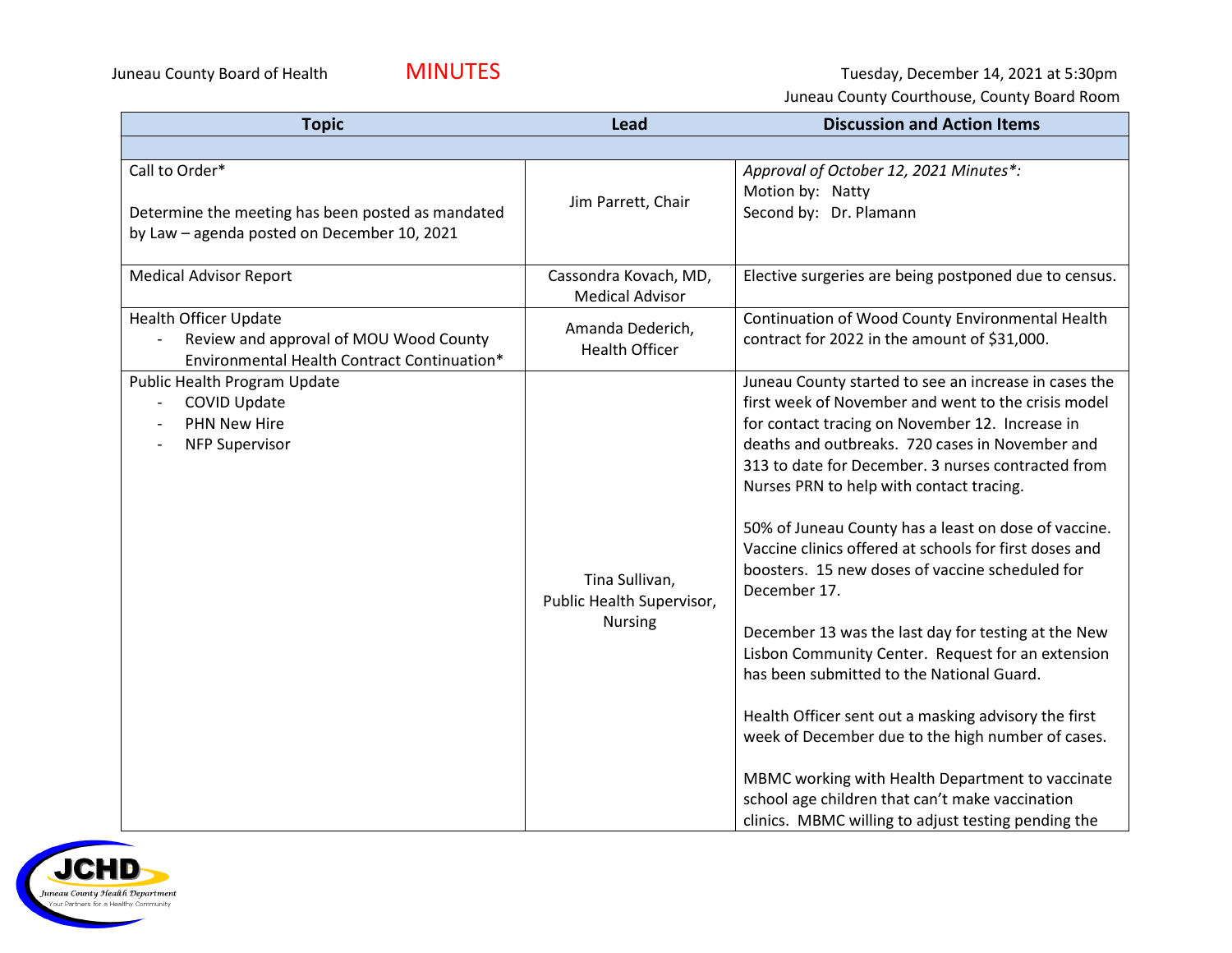|                                                                       |                           | National Guard's decision on the request to extend<br>testing at the New Lisbon site.                                                                                           |
|-----------------------------------------------------------------------|---------------------------|---------------------------------------------------------------------------------------------------------------------------------------------------------------------------------|
|                                                                       |                           |                                                                                                                                                                                 |
|                                                                       |                           | PHN vacancy filled and is doing well.                                                                                                                                           |
|                                                                       |                           | NFP supervisor position approved. Current nurse<br>home visitor is transitioning from full time home<br>visitor to half home visitor and half nurse home visitor<br>supervisor. |
| <b>WIC Program Updates</b>                                            |                           | Management evaluation completed. 4 areas that                                                                                                                                   |
| <b>WIC Staff Vacancies</b><br>November 2021 WIC Management Evaluation | Cheryl Levendoski,        | needed improvement. Overall, evaluation went well.                                                                                                                              |
| Report                                                                | <b>WIC Director</b>       | WIC Public Health Technician put in resignation. Last                                                                                                                           |
|                                                                       |                           | day will be the 17 <sup>th</sup> . Ad for new hire will go out after                                                                                                            |
|                                                                       |                           | January 1.                                                                                                                                                                      |
| <b>Community Health Updates</b><br>Narcan Direct program*             | Tara Ennis,               | Requesting approval to apply for a grant to have two<br>staff members trained to train the public in Narcan                                                                     |
|                                                                       | Public Health Supervisor, | administration. Motion by Natty, second by Dr.                                                                                                                                  |
|                                                                       | <b>Community Health</b>   | Plamann to go ahead and apply for the Narcan Direct                                                                                                                             |
|                                                                       |                           | grant.                                                                                                                                                                          |
| <b>Public Comments</b>                                                |                           |                                                                                                                                                                                 |
| Closed Session Pursuant to 1.85(1)(c) for Staff                       | Board of Health           |                                                                                                                                                                                 |
| Evaluations                                                           |                           |                                                                                                                                                                                 |
| Proposed Agenda Items for February Board of Health                    |                           | Possibility of a January meeting.                                                                                                                                               |
| Meeting:                                                              |                           |                                                                                                                                                                                 |
| Next Meeting: February, 8th at 5:30 pm                                |                           |                                                                                                                                                                                 |
| Adjournment*                                                          |                           | Motion by Natty, second by Kathy to adjourn.                                                                                                                                    |
|                                                                       |                           | Adjourned by Chairman                                                                                                                                                           |
| Signature of Reporter:                                                | <b>Theresa Mildbrand</b>  |                                                                                                                                                                                 |
|                                                                       |                           |                                                                                                                                                                                 |